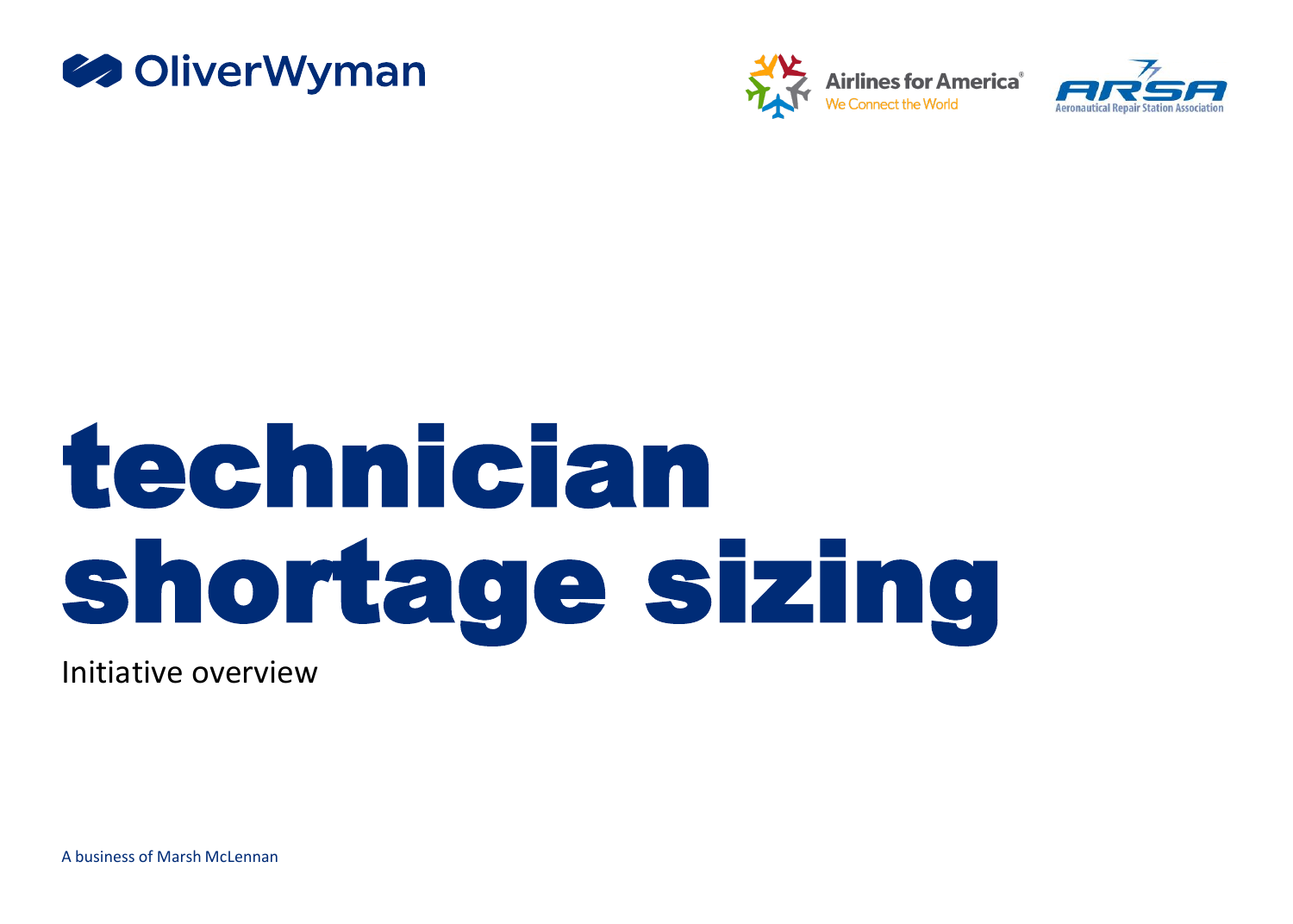# **CONFIDENTIALITY**

Our clients' industries are extremely competitive, and the maintenance of confidentiality with respect to our clients' plans and data is critical. Oliver Wyman rigorously applies internal confidentiality practices to protect the confidentiality of all client information.

Similarly, our industry is very competitive. We view our approaches and insights as proprietary and therefore look to our clients to protect our interests in our proposals, presentations, methodologies, and analytical techniques. Under no circumstances should this material be shared with any thirdparty without the prior written consent of Oliver Wyman.

© Oliver Wyman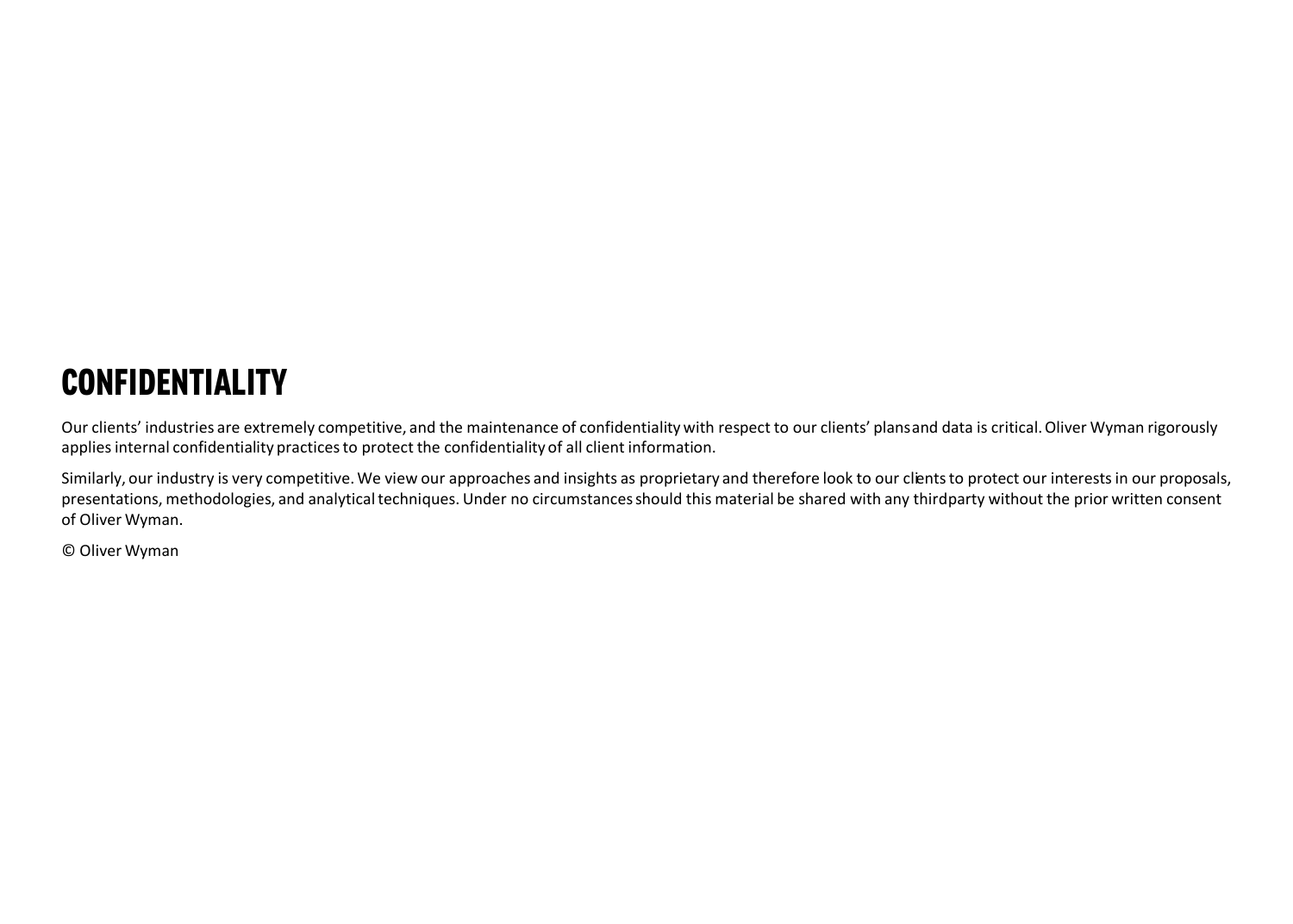# BACKGROUND AND OBJECTIVES

- A shortage of qualified technicians is a critical issue for commercial aviation
	- A shortage of technicians was ranked as the number one disruptor in Oliver Wyman's 2022 MRO survey
	- ARSA members ranked difficulty finding workers as their number one strategic threat in their 2022 annual survey
	- "Technicians" includes all frontline employees directly engaged in maintenance activity (e.g. inspectors, certified mechanics, non-certified mechanics/repairmen, and cleaners)
- In 2017, Oliver Wyman projected a maintenance technician shortage in North America would emerge in the second half of the 2020's
	- Given significant changes in the workforce over the last two years, this has likely accelerated and may be even worse than previously forecast
	- As a result, OW has partnered with A4A and ARSA to refresh the shortage analysis for a post-COVID environment
- To make an accurate forecast of technician employment, OW plans to collect information directly from companies on the labor market including age profiles of the workforce, attrition rates, and sources of new technicians
	- Any information share with OW will remain confidential and will only be presented in an aggregated way so that no companies' information can be identified
	- This effort does not require any personally identifiable information to be shared
- Support of this initiative will raise the profile of the technician shortage
	- Similar to work done on the pilot shortage last year, the refreshed technician shortage projection will be published on Oliver Wyman's website and accompanied by a significant marketing push to draw attention to the issue
		- OWs pilot shortage report received over 45,000 pageviews and was mentioned in multiple industry publications as well as general news sources including CNN and MSNBC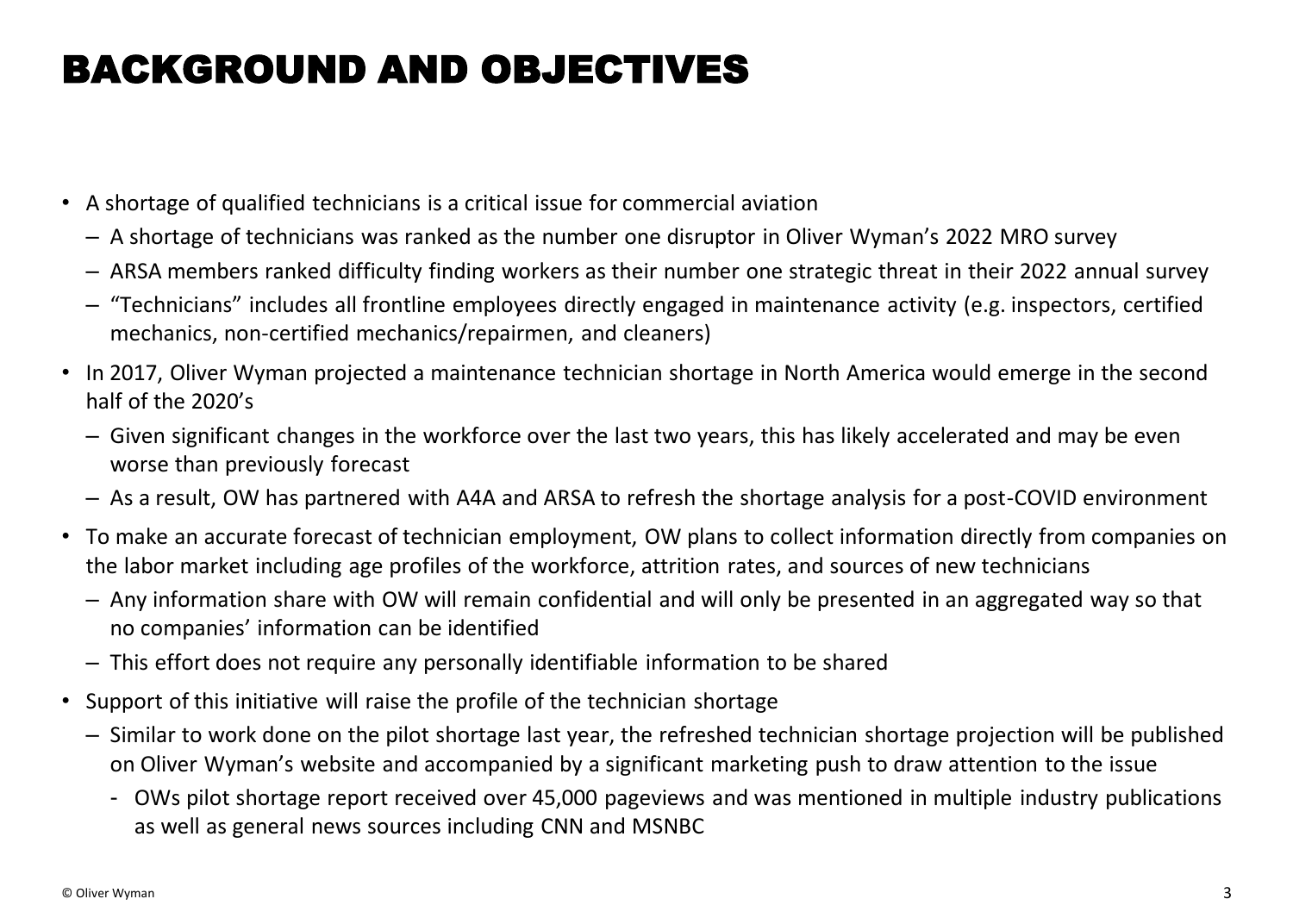# IN 2017, OLIVER WYMAN PROJECTED THAT DEMAND FOR TECHNICIANS IN NORTH AMERICA WOULD BE 11% LARGER THAN SUPPLY BY 2027

#### **2017 Technician Supply and Demand Forecast**

By number of full time employees, 2015-2027



- The shortage of roughly 8,500 employees by 2027 was primarily due to the current workforce rapidly approaching retirement age
	- Wages and benefits were also identified as an obstacle to hiring new technicians
- In 2020, a wave of early retirements and other exits exacerbated an already tight labor market
	- AMT schools have also seen a significant change in their enrolment and graduation rates over the last two years

*Oliver Wyman wants to refresh its 2017 analysis to asses the impact of COVID-19 on technician supply over the next decade*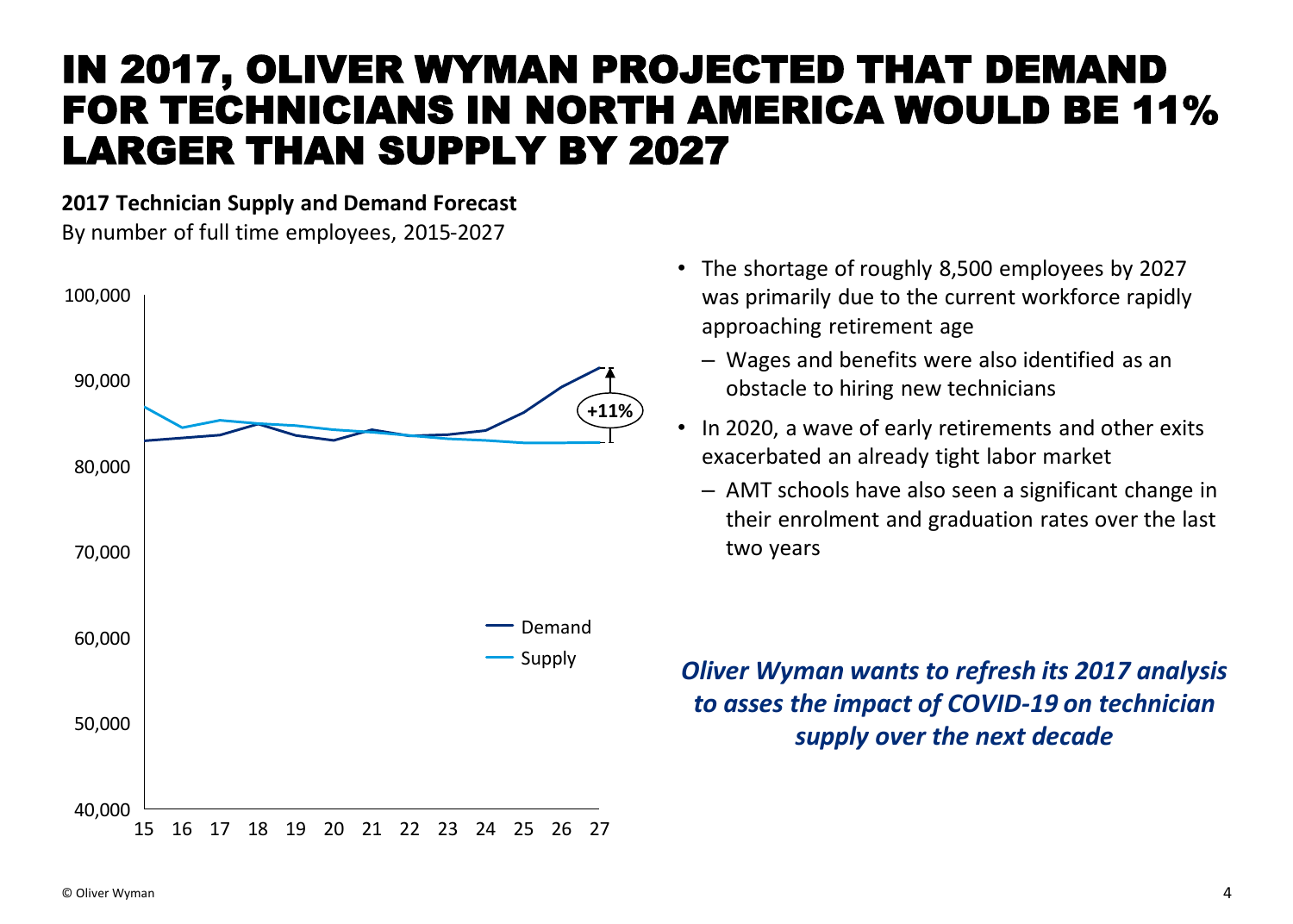## DATA REQUEST: THE FOLLOWING DATA POINTS ARE BEING COLLECTED TO BUILD AN ACCURATE FORECAST OF TECHNICIAN EMPLOYMENT

| <b>Element</b>                                   | <b>Description</b>                                                                                                                                                                                                                                                                                                                                                                |
|--------------------------------------------------|-----------------------------------------------------------------------------------------------------------------------------------------------------------------------------------------------------------------------------------------------------------------------------------------------------------------------------------------------------------------------------------|
| 1. Current technician ages by<br>segment         | Aggregated ages of technicians in each MRO segment in 5 year groups (e.g. 15 to 20, 20 to 25, 25<br>to 30, etc.)<br>- If an employee works across multiple MRO segments assign them to only one to ensure they<br>aren't double counted<br>If easier, respondents can also provide a de-identified list of employees, their age, and the MRO<br>$\bullet$<br>segment they work on |
| 2. Pre-COVID technician<br>employment by segment | Jan 1, 2020 technician employment (or easiest to provide pre-COVID number) by segment<br>$\bullet$                                                                                                                                                                                                                                                                                |
| 3. Technician attrition rate                     | Annual attrition rate of technicians in 2019, 2020 and 2021<br>$\bullet$                                                                                                                                                                                                                                                                                                          |
| 4. Technician attrition type                     | Of the technicians that left in 2019, 2020 and 2021 what % retired vs. left for another reason<br>$\bullet$                                                                                                                                                                                                                                                                       |
| 5. Average retirement age                        | Average age and SD of retirements in 2019, 2020, and 2021                                                                                                                                                                                                                                                                                                                         |
| 6. Technician hiring                             | Number of technicians hired in 2019, 2020 and 2021<br>$\bullet$                                                                                                                                                                                                                                                                                                                   |
| 7. Historical hiring source                      | Source of techs. for last 5 years: AMT school, military, OEMs, airlines, MROs, outside aviation<br>$\bullet$                                                                                                                                                                                                                                                                      |
| 8. Future hiring source                          | Expected source of techs. for next 5 years: AMT school, military, OEMs, airlines, MROs, outside<br>$\bullet$<br>aviation                                                                                                                                                                                                                                                          |
| 9. Technician types                              | Of your current employees what % are a member of each of the following groups (Inspectors,<br>$\bullet$<br>certified mechanics, non-certified mechanics/repairmen, cleaners)?                                                                                                                                                                                                     |
| 10. Contractor use                               | How many contractors do you employ in frontline maintenance activity?<br>$\bullet$                                                                                                                                                                                                                                                                                                |

#### Data can be provided in the accompanying Excel template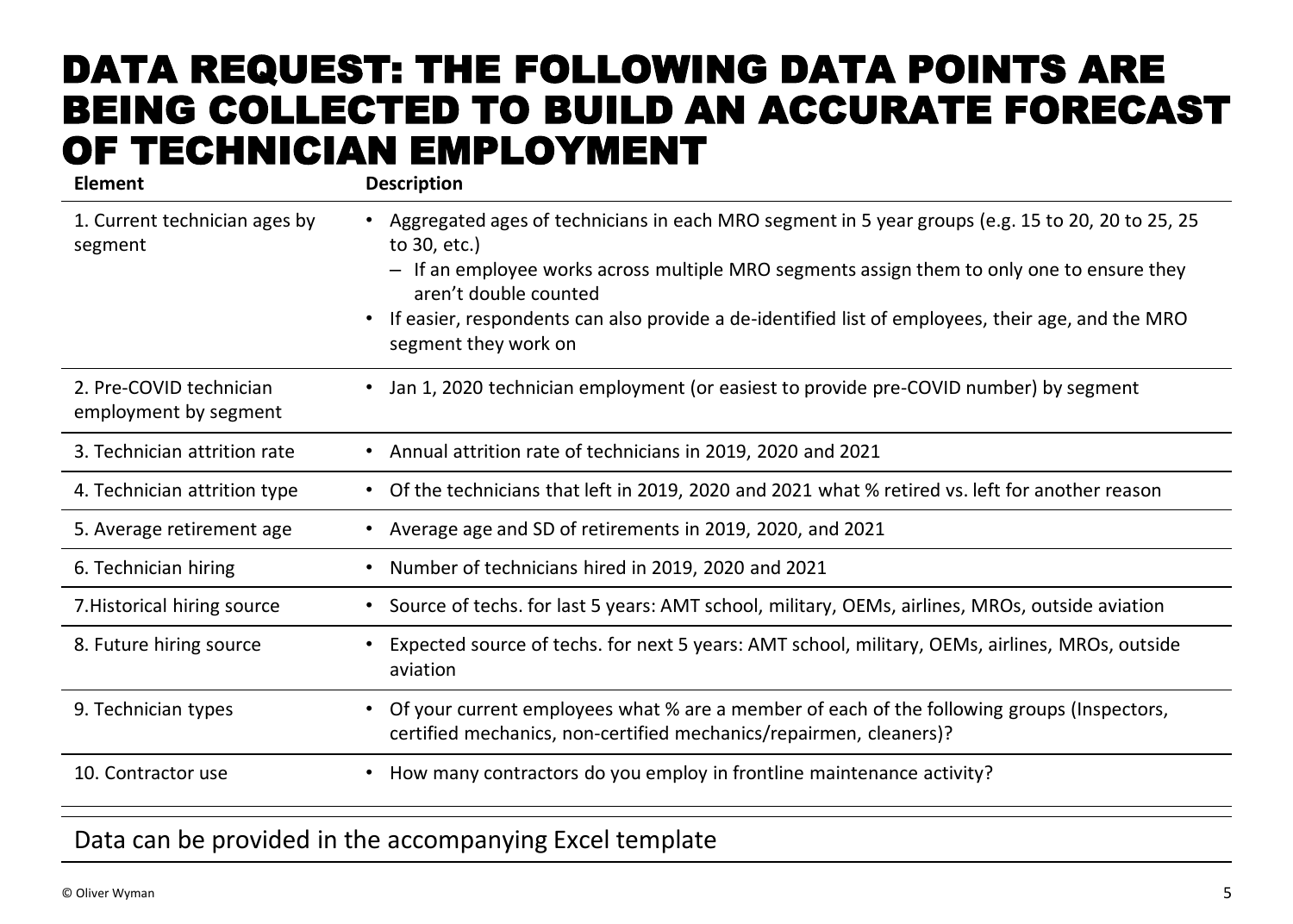

# **THANK YOU**

Your support of this initiative will help raise the profile of one of the most critical issues facing the industry today

Key contacts:

A4A: Robert Ireland [Rireland@airlines.org](mailto:Rireland@airlines.org)

ARSA: Christian Klein, Brett Levanto [christian.klein@arsa.org](mailto:christian.klein@arsa.org) brett.levanto@arsa.org

Oliver Wyman: Carlo Franzoni, Sam Sargent [Carlo.Franzoni@oliverwyman.com](mailto:Carlo.Franzoni@oliverwyman.com)

Sam.Sargent@oliverwyman.com